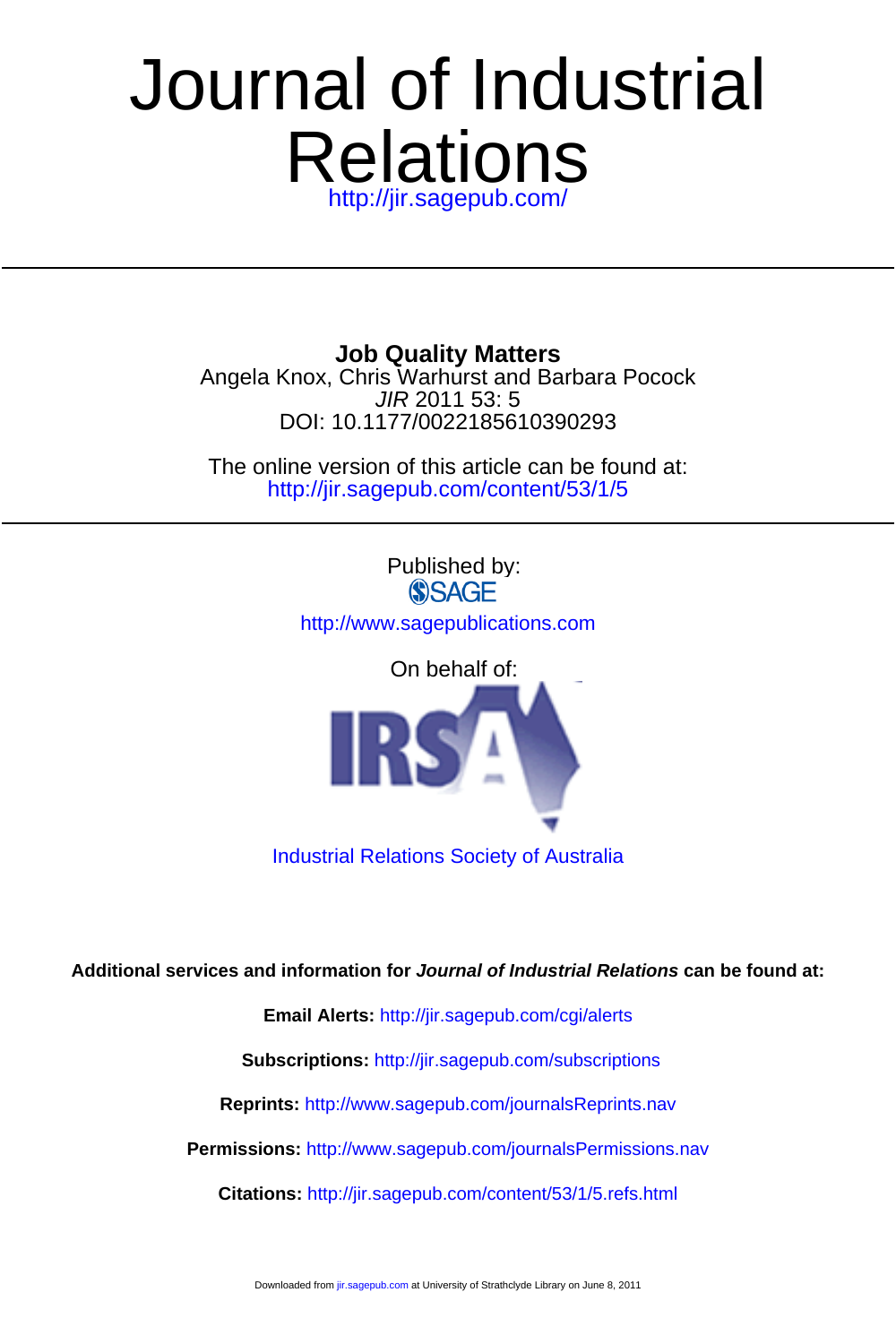EDITORIAL



Journal of Industrial Relations - Industrial Relations Society of Australia SAGE Publications Ltd, Los Angeles, London, New Delhi, Singapore and Washington DC ISSN 0022-1856, 53(1) 5–11 [DOI: 10.1177/0022185610390293]

# Job Quality Matters

Angela Knox, Chris Warhurst and Barbara Pocock

The University of Sydney, Australia, and the University of South Australia

This special issue of the *Journal of Industrial Relations* focuses on job quality. Implicitly and explicitly, job quality features strongly in current debates about work amongst policymakers, practitioners and academics. The International Labour Organisation (ILO) (2010) makes strong demands for a 'decent work' policy agenda to raise labour standards, enhance employment and income opportunities, provide social protection and social security, and promote social dialogue. With the Lisbon Agreement of 2000, the EU has also promoted 'decent work', trying to balance the raising of employment participation and improvements to job quality (see Kok High Level Expert Group, 2004). In the US, unions and think tanks have called for improvements to job quality to deal with social and economic problems (AFL-CIO, 2008; Brookings Institute, 2007). In addition to the recent publication of a raft of academic books on the subject (e.g. Bazen et al., 2005; Gallie, 2007; Gautié & Schmitt, 2010; Green, 2006, 2009), academics on both sides of the Atlantic oriented to public policy have called for a 'new deal' or 'new strategy' for workers in bad jobs (Grimshaw et al., 2008; Haley-Lock & Ewert, this issue; Osterman, 2008; see also the UK's ESRC-funded seminar series Making Bad Jobs Better, available at: http://ewds.strath.ac.uk/badjobsbetter/Home.aspx).

Debates about job quality are not new. Throughout the last half of the 20th century (if not earlier; see Darr & Warhurst, 2009), two camps fought a war about the future of work. On the one side were the optimists, plotting a rising

Contact address: Angela Knox, Work and Organizational Studies, The University of Sydney, NSW 2006, Australia. [email:angela.knox@sydney.edu.au]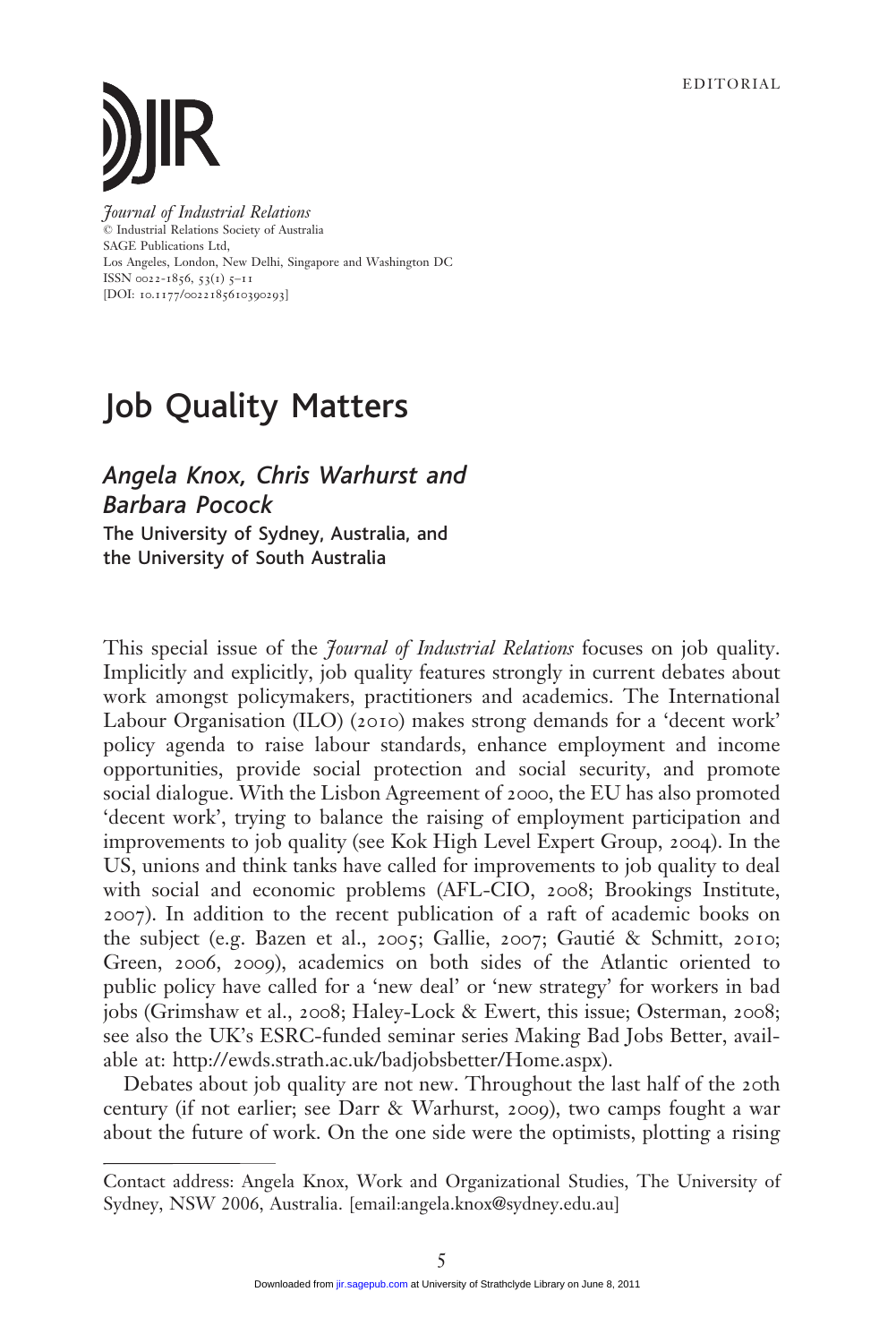#### Journal of Industrial Relations 53(1)

trajectory of good jobs. As early as 1959, for example, Peter Drucker first used the term 'knowledge worker', which was to become so vogue amongst academics and governments 40 years later following the publication in 1993 of Robert Reich's influential The Work of Nations, with its promotion of 'symbolic analysts'. Prior to this latter publication most of the debate about these jobs centred on the class position of the worker who held them; typically whether or not they represented a new working, middle or ruling class (Darr & Warhurst, 2009). Minus the concern with class, such claims continue, but now cast as a feature of a knowledge-driven economy or a creative economy, although as Florida (2005) admits, there is little difference between these two types of putative 'new' economy. With rising education levels, technological advances, upskilling and demand for intrinsic rewards from work, things could only get better, this camp claimed. Interestingly, a feature of this camp more recently has been an assumption that capitalism itself was morphing into something different and potentially more liberating for workers. Karl Marx was partly right, as Florida (2002: 37) states, for example, because the workers now own the means of production: 'it is inside their heads'.

In the opposing camp, the pessimists, led first by Braverman (1974), claimed to identify a 'degradation of work' (the subtitle of Braverman's benchmark book, Labor and Monopoly Capital). Because of the needs of capitalism, work, they said, could only get worse. Taylorism or scientific management represented 'nothing less than the explicit verbalisation of the capitalist mode of production' Braverman claimed (1974: 86), and heralded the separation of conception and execution, task fragmentation and standardization, and a working life of repetition and drudgery, all captured vividly in Charlie Chaplin's black and white movie classic Modern Times. A second wave of what became called 'labour process analysis' produced case studies to back up the claim of the gradual erosion of workers' autonomy and capacity to control and organize work (e.g. Zimbalist, 1979) and a general tendency of deskilling (Thompson, 1989). This approach to the study of work, now transmuted into 'labour process theory', has become something of an orthodoxy, underpinning much critical research on work and industrial relations in the Anglo-Saxon countries of the US, UK and Australia (Kitay, 1997).

Lying between these claims by academics of two job-quality trajectories – work steadily getting better or worse – were policy and practice; and both appeared to be influenced by economic cycles and the rising and falling relative strength of labour against capital (Durand, 1998). Thus in the 1960s and early 1970s the Quality of Working Life Movement wanted to make jobs better and became very influential in the US and Europe (Davis & Taylor, 1972). With the Oil Crisis in 1973, worldwide recession and high unemployment, emphasis shifted from better jobs to any jobs and governments focused on job creation. The quantity not the quality of jobs became the issue. Although well meaning, this approach was ultimately flawed, creating neither good jobs nor sustainable jobs, as Scotland's quickly forgotten 'Silicon Glen' illustrates. Many of the jobs created were the result of foreign direct investment, and incoming foreign companies offered labour-intensive operations – hence their attractiveness to policymakers. However, as any undergraduate studying international business knows, such low-skill, screwdriver-plant jobs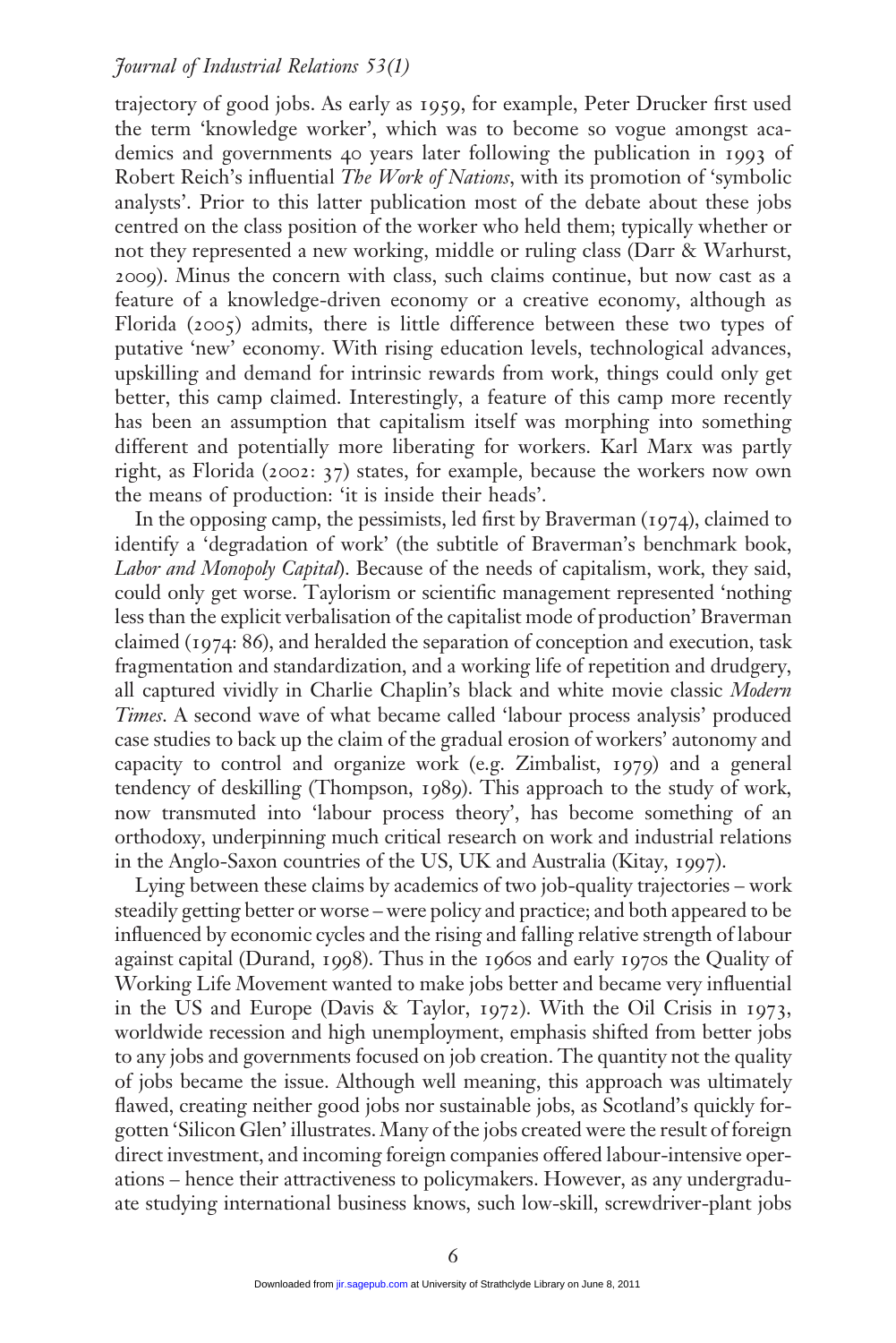are often vulnerable when the economies of foreign investors' countries of origin take a downturn or the investors find more amenable – read cheaper – locations elsewhere. It seems that job content matters after all.

With the economic boom and tightening labour markets over the 1990s and early 2000s, good jobs came back onto the policy agenda as a feature of the aforementioned strategies by governments in the US and Europe to create the putative knowledge-driven and creative economies (Warhurst, 2008) intended to create comparative advantage for these countries with low-cost countries in the developing economies (see e.g. Department for Education and Skills, Department of Trade and Industry, Her Majesty's Treasury and Department for Work and Pensions [DfES, DTI, HM Treasury & DWP], 2004 KOK High Level Export Group, 2004). During the current global economic problems, it seems that lessons from previous recessions have been learnt. Although now focused on the 'green' and IT industries, the stimulation of good-quality jobs with high skills and high wages is regarded by governments as a sustainable way to overcome the current economic malaise (e.g. House of Commons Environmental Audit Committee, 2009; Welsh Assembly, 2009). Job quality and in particular the need for good jobs are thus never far from policy thinking and work-related research in the US and Europe.

# Acknowledging the Importance of Job Quality in Australia

Extant research in Australia does not specifically address the recurring jobquality debate that appears elsewhere, which may create the impression that job quality, or more precisely 'bad jobs', is not an issue here. International researchers in the US and Europe are increasingly questioning the quality of jobs, highlighting the growth of poor-quality or 'bad jobs' (Gallie, 2007; Green, 2009) and initiating concerted attempts to improve job quality through the development of government, employer and/or union policies directed towards enhancing workers' employment experiences, opportunities and outcomes (e.g. Batt et al., 2003; Bernhardt et al., 2003; Brown et al., 2008; Cox et al., 2008; Edwards et al., 2009; Grimshaw et al., 2008), Australia, in contrast, seems to have been diverted down another path. That path, which some claimed was more akin to an 'avalanche' (McCallum, 2007), is otherwise known as the Workplace Relations Amendment (Work Choices) Act 2005. Ironically, it was without any choice that researchers in Australia became bound up in the Howard government's Work Choices agenda as they attempted to understand the content, meaning and implications of this unprecedented and radical legislation (e.g. Baird et al., 2009; Ellem et al., 2005; Forsyth & Sutherland, 2006; Hall, 2006; Isaac, 2007; Knox, 2009; Pocock et al., 2008; Sheldon & Junor, 2006).

Yet a closer analysis reveals that much of this research and debate conveys a fundamental preoccupation with our need to (defend and) preserve specific entitlements, including enshrined minimum wages and conditions of employment, as well as preferences and expectations central to our working lives such as job security, working hours, skill development and the right to collectivize – factors that are highly consistent with the notion of job quality. Another reading, therefore, of Australian research and debate about work is that it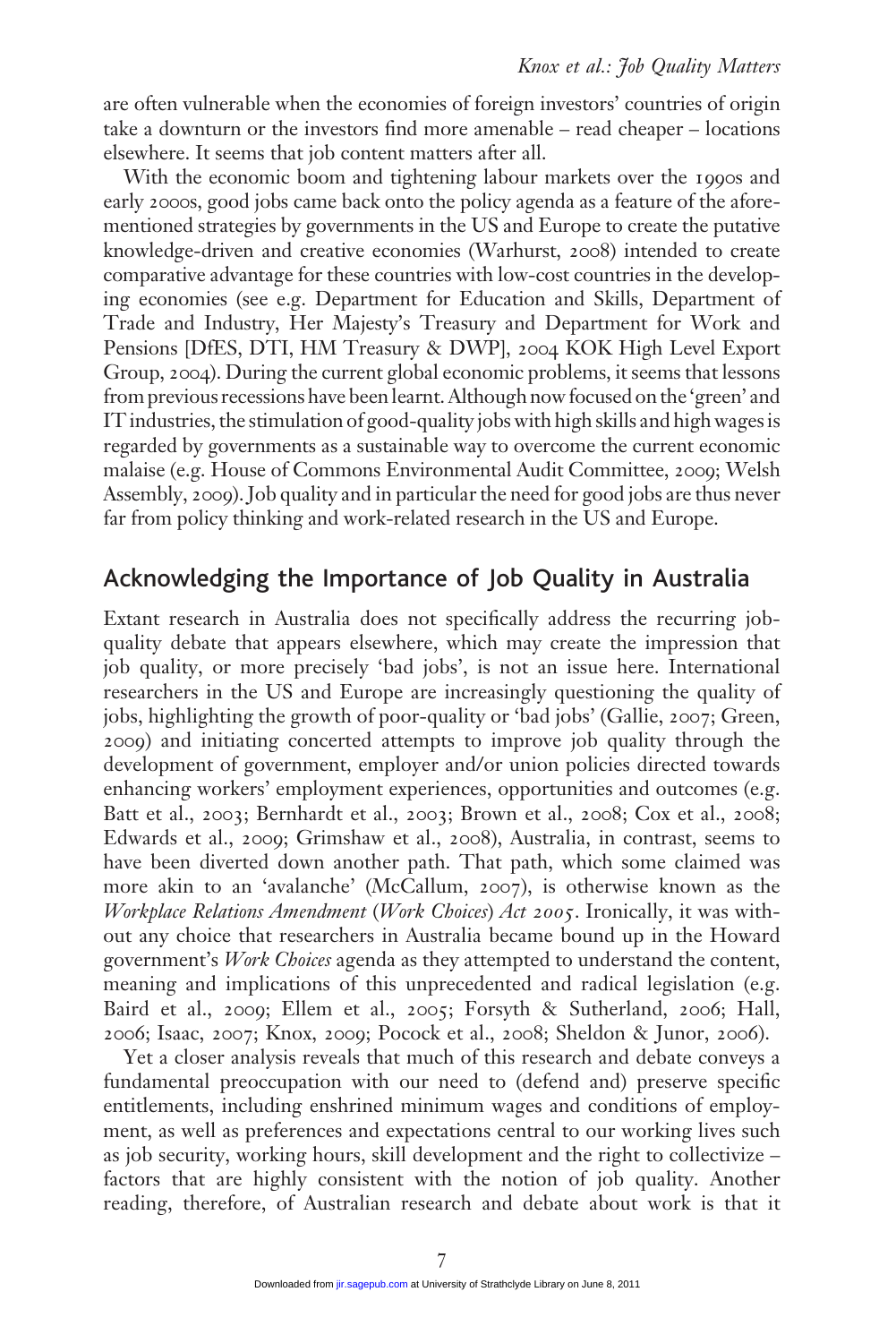#### Journal of Industrial Relations 53(1)

was and still is also strongly concerned with job quality; it is just that Work Choices masked and subsumed this concern, with industrial relations reform being offered as a means of enhancing Australian working lives while arguably degrading the key factors that would ordinarily be associated with 'good jobs'. If nothing else, the experience of *Work Choices* has punctuated the employment equilibrium and forced many industrial relations researchers to critically evaluate what they consider significant and essential in the terms and conditions of Australian employment.

## Acknowledging the Benefits of Job Quality to Australia

Rising employment participation rates in Australia make the quality of work an increasingly important policy focus. International research suggests that job quality can affect individuals' job satisfaction, general life satisfaction and health. It also can affect the health and well-being of employees' children, relationships and household life. Beyond the individual and their household, having a good job can result in higher productivity, lower rates of turnover and reduced absenteeism (Appelbaum et al., 2003; Clark, 2005; Goulden, 2010; Green, 2006) and similar findings are now also emerging in Australia (Masterman-Smith & Pocock, 2008). In this light, knowing more about what makes a good job, and how to expand the volume of good jobs, has the potential to create significant social and economic benefits.

As Peetz and Murray, Bamberry, and Skinner and Pocock also highlight in their contributions to this special issue, aspects of work such as long hours, job flexibility, the fit between preferred and actual hours, job security, job control and autonomy, access to skill development and learning, and the quality and nature of supervision are all factors that – both in Australia and beyond – define job quality – both in Australia and beyond. A better understanding of the elements that make up a good job, and deeper analysis about how better job quality affects the well-being of workers and wider social life, as well as economic and workplace outcomes, are vital areas of research into the future.

This research requires analysis at the level of the individual, workplace, industry and labour market, investigating differences by gender, age, industry, occupation and location. The increasing proportion of women in the workforce across industrialized countries makes comparative analysis of job quality by gender vital in view of men's and women's distinctive experiences at work. Increasing rates of participation in paid work over a wider span of the life cycle – from teenager to aged citizens – makes a life-cycle approach to analysis of job quality also important. What makes a good job for a teenager engaged in study may be very different from that of a worker with dependent children or an older worker. In this light, facilitating transitions between jobs of varying characteristics is likely to matter to the creation of a 'good career' through a series of 'good jobs'. A future research agenda might also usefully weigh up the relative role of labour regulations, institutions (such as unions, health and safety bodies and the like), workplace cultures and job design in creating good jobs. There is also an important gap in relation to robust international comparative work that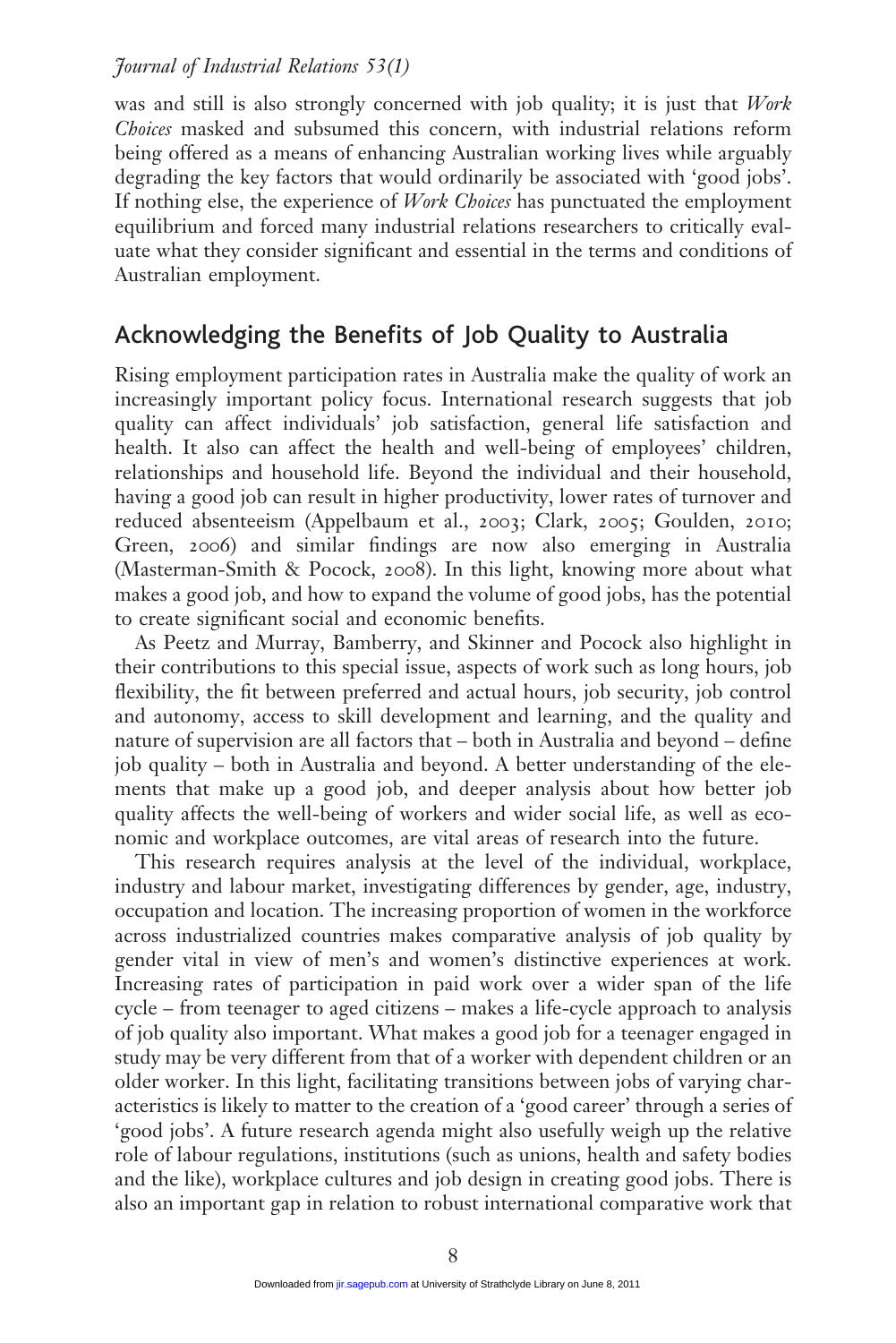can help inform the settings that promote more good jobs, and good consequences arising from them.

### Where Next?

Despite both the new 2010 Labor government and the coalition opposition stating that the industrial legislation is fixed, at least for the time being, there is sufficient flexibility and ambiguity within current Fair Work legislation (Cooper & Ellem, 2009) to precipitate further disputes and confrontations during its implementation. In this context, it is important to now move beyond merely identifying the factors in Australia that might characterize good jobs; job quality itself needs to be brought to the fore. Isolating job quality from industrial relations debate might help sanitize it, making it less of a political football and helping researchers and policymakers to step outside these (important) skirmishes and reframe ideas and initiatives to improve job quality.

In Australia, researcher and policymaker concern with job quality has long existed but it has sometimes been obscured, being subsumed within industrial relations. Mainstreaming the issue of job quality in Australia will allow theorizing and analysis of job quality to be more overtly pursued, and provide the means by which better-quality jobs might be delivered. This special issue brings together a set of research findings that illuminate some of these issues. However, many gaps remain, and there is a need for a more systematic and comprehensive research agenda that investigates good jobs, their consequences and how to create more of them. This special issue hopefully marks the start of that process in Australia.

#### Acknowledgement

The authors would like to thank Dr Caroline Smith a research associate of the Scottish Centre for Employment Research in Glasgow, for comments on the development of this editorial.

#### References

- AFL-CIO (2008) 'Learning, working and investing in America'. www.officio.org/about us/ thisistheofficio/ecouncil/ec08052008i.cfm.
- Appelbaum E, Bernhardt A and Murname RJ (2003) Low Wage America. New York: Russell Sage Foundation.
- Baird M, Ellem B and Cooper R (2009) Low-paid women: The impact of regulatory change in Australia. *Industrial Relations Journal* 40(5): 393-407.
- Batt R, Hunter L and Wilk S (2003) How and when does management matter? Job quality and career opportunities for call centre workers. In: Appelbaum E, Bernhardt A and Murnane R, eds, Low-wage America: How Employers are Reshaping Opportunity in the Workplace. New York: Russell Sage Foundation.
- Bazen S, Lucifora C and Salverda W, eds, (2005) Job Quality and Employer Behaviour. London: Palgrave.
- Bernhardt A, Dresser L and Hatton E (2003) The coffee pot wars: Unions and firm restructuring in the hotel industry. In: Appelbaum E, Bernhardt A and Murnane R, eds, Low-wage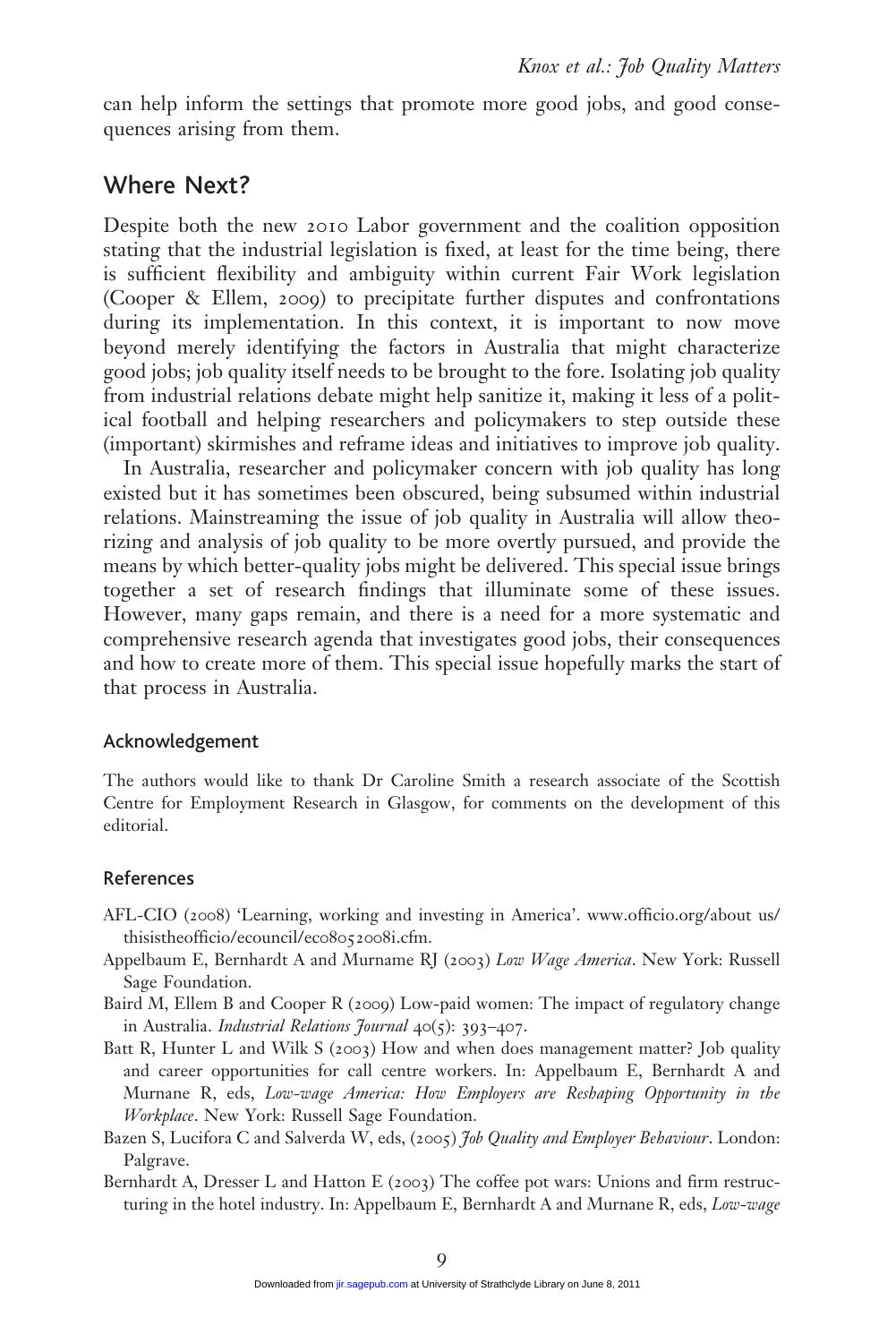Journal of Industrial Relations 53(1)

America: How Employers are Reshaping Opportunity in the Workplace. New York: Russell Sage Foundation.

- Braverman H (1974) Labor and Monopoly Capital. New York: Monthly Review Press.
- Brookings Institute (2007) Better Workers for Better Jobs: Improving Worker Advancement in the Low Wage Labor Market – the Hamilton Project. Brookings Institute Press.
- Brown A, Forde C, Spencer D and Charlwood A (2008) Changes in HRM and job satisfaction, 1998–2004: Evidence from the Workplace Employment Relations Survey. *Human* Resource Management Journal  $18(3)$ : 237-56.
- Clark A (2005) Your Money or Your Life: Changing Job Quality in the OECD Countries. IZA Discussion Paper no.1610, Berlin.
- Cooper R and Ellem B (2009) Fair work and the re-regulation of collective bargaining. Australian Journal of Labour Law 22(3): 284-305.
- Cox A, Grimshaw D, Carroll M and McBride A (2008) Reshaping internal labour markets in the National Health Service: New prospects for pay and training for lower skilled service workers? Human Resource Management Journal 18(4): 347–65.
- Darr A and Warhurst C (2009) Assumptions, assertions and the need for evidence: Debugging debates about knowledge workers. Current Sociology 56(1): 25-45.
- Davis LE and Taylor JC, eds, (1972) The Design of Jobs. Harmondsworth: Penguin.
- Department for Education and Skills, Department of Trade and Industry, Her Majesty's Treasury and Department for Work and Pensions (DfES, DTI, HM Treasury and DWP) (2004) Skills in the Global Economy. London: The Stationery Office.
- Drucker P (1959) Landmarks of Tomorrow. New York: Harper & Brothers.
- Durand J-P (1998) Is the 'better job' still possible today? Economic and Industrial Democracy 19(1): 185–98.
- Edwards P, Sengupta S and Tsai C (2009) Managing low-skill workers: A study of small UK food manufacturing firms. Human Resource Management Journal 19(1): 40–58.
- Ellem B, Baird M, Cooper R and Lansbury R (2005) 'WorkChoices': Mythmaking at work. Journal of Australian Political Economy 56: 13–31.
- Florida R (2002) The Rise of the Creative Class. New York: Basic Books.
- Florida R (2005) Cities and the Creative Class. London: Routledge.
- Forsyth A and Sutherland C (2006) Collective labour relations under siege: The Work Choices legislation and collective bargaining. Australian Journal of Labour Law 19(2): 183–97.
- Gallie D, ed, (2007) Employment Regimes and the Quality of Work. Oxford: Oxford University Press.
- Gautié J and Schmitt J, eds, (2010) Low Wage Work in the Wealthy World. New York: Russell Sage Foundation.
- Goulden C (2010) Cycle of Property, Unemployment and Low Pay. York: Joseph Rowntree Foundation.
- Green F (2006) Demanding Work. Princeton: Princeton University Press.

Green F (2009) Job Quality in Britain. London: UK Commission for Employment and Skills.

Grimshaw D, Lloyd C and Warhurst C (2008) Low wage work in the UK: Employment practices, institutional effects and policy responses. In: Lloyd C, Mason G and Mayhew K, eds, Low-wage Work in the United Kingdom. New York: Russell Sage Foundation.

- Hall R (2006) Australian industrial relations in 2005 the WorkChoices revolution. Journal of Industrial Relations  $48(3)$ : 291-303.
- House of Commons Environmental Audit Committee (2009) Green Jobs and Skills. London: The Stationery Office.
- International Labour Organisation (ILO) (2010) Available at: http://www.ilo.org/global/ About\_the\_ILO/Mainpillars/WhatisDecentWork/lang–en/index.htm (accessed 4 May).